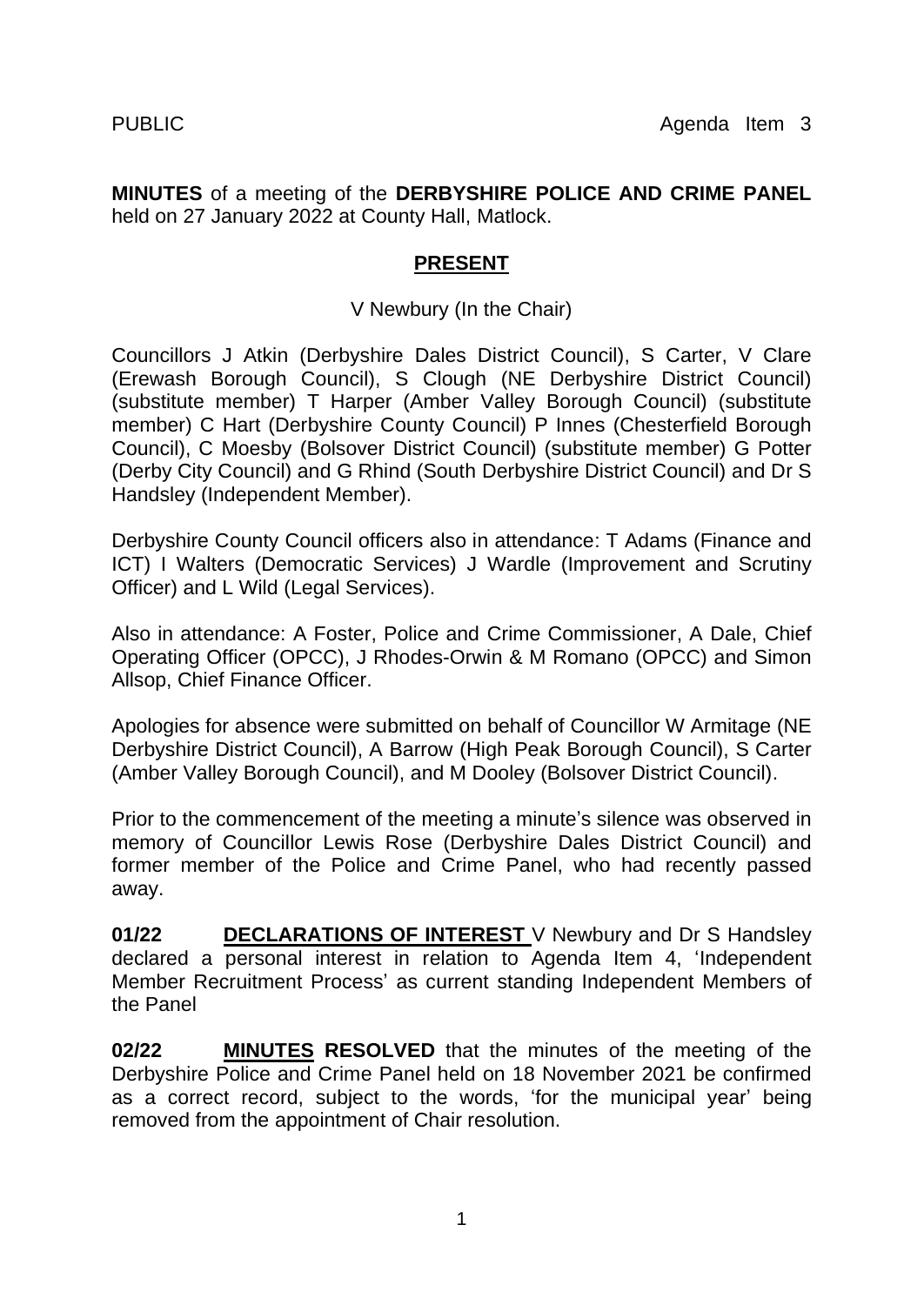**03/22 INDEPENDENT MEMBER RECRUITMENT PROCESS** Members were updated on the recruitment of independent panel members.

The selection Panel would meet on 31 January to carry out shortlisting, with the interviews hopefully being held 7-14 days after that date.

The intention was that the successful candidates would be identified prior to March, to enable a report to be submitted to the 17 March meeting recommending the appointment of the successful candidates.

## **RESOLVED** to note the update

**04/22 PROPOSED PRECEPT 2022-23** Angelique Foster, Police and Crime Commissioner for Derbyshire, presented to the Panel her proposed precept for the forthcoming financial year in accordance with the duty under the Police Reform and Social Responsibility Act 2011. The Commissioner informed the Panel of her proposal to issue a precept increase of £10.00 per year to the current Band D precept of £241.60, which would give a Band D precept for 2022-23 of £251.60.

The Commissioner, invited Rachel Swann, Chief Constable, to give a presentation to members outlining her Operational Business case for Investment, giving an insight into what a precept increase of £10 would provide.

A Dale, Chief Operating Officer (OPCC), and S Allsop Chief Finance Officer, Derbyshire Constabulary, also provided a presentation to support the report.

The Commissioner was questioned in detail by Panel members with regard to her proposed precept increase and also gave members the opportunity to make comments or ask questions of the Chief Constable and the Finance officers, which were duly noted or answered

**RESOLVED** to approve the proposed precept for 2022-23 without qualification or comment.

**05/22 PCC ANNOUNCEMENTS** The OPCC continued to work to the interim management structure that had been put in place.

The new Road Safety Grant scheme would be launched shortly.

A public meeting had been arranged in Baslow to discuss and address public concerns regarding rural crime, and it was hoped that this would encourage public confidence in reporting crimes